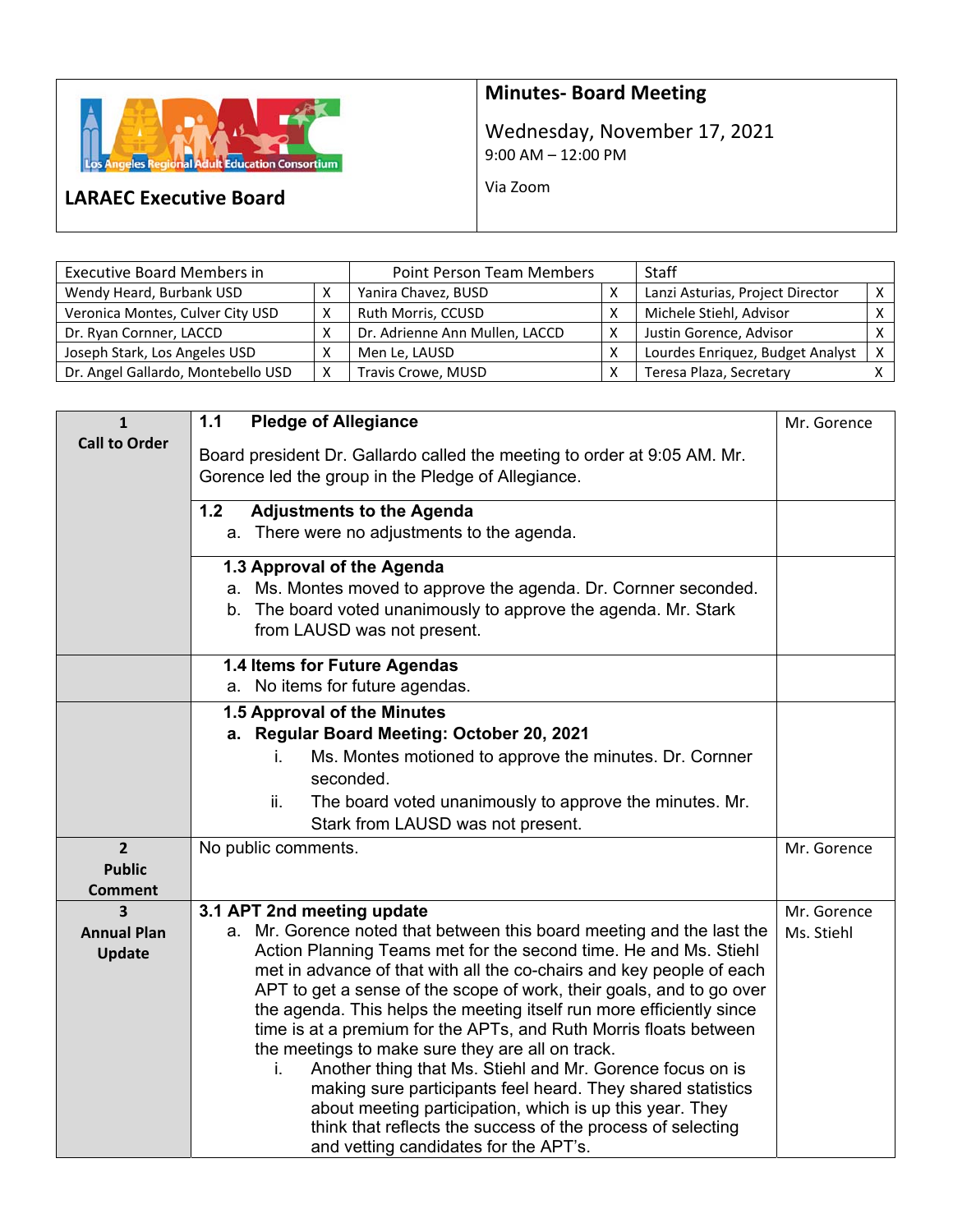|                                     | ii.<br>Mr. Gorence explained that they also check in with<br>participants via survey after every meeting, and 100% of the<br>participants after the last meeting said they felt they were<br>able to be heard and participate. They also presented<br>positive comments received from participants, noting that<br>they always go through feedback from the surveys to know<br>what to adjust.<br>iii.<br>Mr. Gorence also presented some of the topics and<br>developments that participants are excited about like the<br>counseling resource toolkit and surveys that include<br>everyone's input and ideas.                                          |              |
|-------------------------------------|----------------------------------------------------------------------------------------------------------------------------------------------------------------------------------------------------------------------------------------------------------------------------------------------------------------------------------------------------------------------------------------------------------------------------------------------------------------------------------------------------------------------------------------------------------------------------------------------------------------------------------------------------------|--------------|
| 4                                   | 4.1 Due Dec 1: School Year 2021 Instructional Hours and Expenses by                                                                                                                                                                                                                                                                                                                                                                                                                                                                                                                                                                                      | Mr. Asturias |
| <b>Budget Report</b><br>and updates | Program Area (Actuals) due in NOVA and certified by consortium<br>a. Ms. Enriquez explained the deadline for Instructional Hours and<br>Expenses and thanked LARAEC staff and stakeholders for getting<br>their information in in a timely manner.<br>4.2 Due Dec 1: FY 21/22 Member Expense Report Due in NOVA (Q1)<br>a. Ms. Enriquez requested that member districts submit their certified<br>or executive copy of the report to the LARAEC office no later than<br>December 7.<br>4.3 Due: Dec. 31: School Year 2022 Member Expense Report certified by<br>consortium in NOVA (Q1)<br>a. Ms. Enriquez explained the deadline for the Member Expense | Ms. Enriquez |
|                                     | Report.                                                                                                                                                                                                                                                                                                                                                                                                                                                                                                                                                                                                                                                  |              |
|                                     |                                                                                                                                                                                                                                                                                                                                                                                                                                                                                                                                                                                                                                                          |              |
| 5                                   | 5.1 Discussion of Eide Bailly engagement letter for consulting                                                                                                                                                                                                                                                                                                                                                                                                                                                                                                                                                                                           | Mr. Asturias |
| <b>Information/Dis</b>              | services                                                                                                                                                                                                                                                                                                                                                                                                                                                                                                                                                                                                                                                 | Mr. Gorence  |
| cussion Items                       | a. Mr. Asturias directed the board to the proposed engagement letter                                                                                                                                                                                                                                                                                                                                                                                                                                                                                                                                                                                     | Ms. Stiehl   |
|                                     | in their packet, noting that two items requested of Eide Bailly have                                                                                                                                                                                                                                                                                                                                                                                                                                                                                                                                                                                     |              |
|                                     | been accepted by them.                                                                                                                                                                                                                                                                                                                                                                                                                                                                                                                                                                                                                                   |              |
|                                     | i. The only thing that had not been provided was the                                                                                                                                                                                                                                                                                                                                                                                                                                                                                                                                                                                                     |              |
|                                     | maximum amount of the engagement, which they<br>have now provided as \$75,000. That will be included                                                                                                                                                                                                                                                                                                                                                                                                                                                                                                                                                     |              |
|                                     | in the letter in the "Engagement" section with "not to                                                                                                                                                                                                                                                                                                                                                                                                                                                                                                                                                                                                   |              |
|                                     | exceed".                                                                                                                                                                                                                                                                                                                                                                                                                                                                                                                                                                                                                                                 |              |
|                                     | This will be the last element that LARAEC needs to<br>ii.                                                                                                                                                                                                                                                                                                                                                                                                                                                                                                                                                                                                |              |
|                                     | implement their new policies and procedures, and                                                                                                                                                                                                                                                                                                                                                                                                                                                                                                                                                                                                         |              |
|                                     | Eide Bailly would be reviewing information sent to                                                                                                                                                                                                                                                                                                                                                                                                                                                                                                                                                                                                       |              |
|                                     | the State on behalf of the LARAEC office. This is<br>part of the oversight and accountability process that                                                                                                                                                                                                                                                                                                                                                                                                                                                                                                                                               |              |
|                                     | is part of LARAEC's new policies and procedures.                                                                                                                                                                                                                                                                                                                                                                                                                                                                                                                                                                                                         |              |
|                                     |                                                                                                                                                                                                                                                                                                                                                                                                                                                                                                                                                                                                                                                          |              |
|                                     | 5.2 Reminder: Submit capitalized project requests for board approval                                                                                                                                                                                                                                                                                                                                                                                                                                                                                                                                                                                     |              |
|                                     | Mr. Asturias explained that there were new projects that, as<br>а.                                                                                                                                                                                                                                                                                                                                                                                                                                                                                                                                                                                       |              |
|                                     | mentioned last board meeting, needed to be introduced to and/or                                                                                                                                                                                                                                                                                                                                                                                                                                                                                                                                                                                          |              |
|                                     | cleared by the LARAEC board as a consequence of the budgets                                                                                                                                                                                                                                                                                                                                                                                                                                                                                                                                                                                              |              |
|                                     | presented. They will present those projects to the LARAEC board<br>for approval at the next board meeting.                                                                                                                                                                                                                                                                                                                                                                                                                                                                                                                                               |              |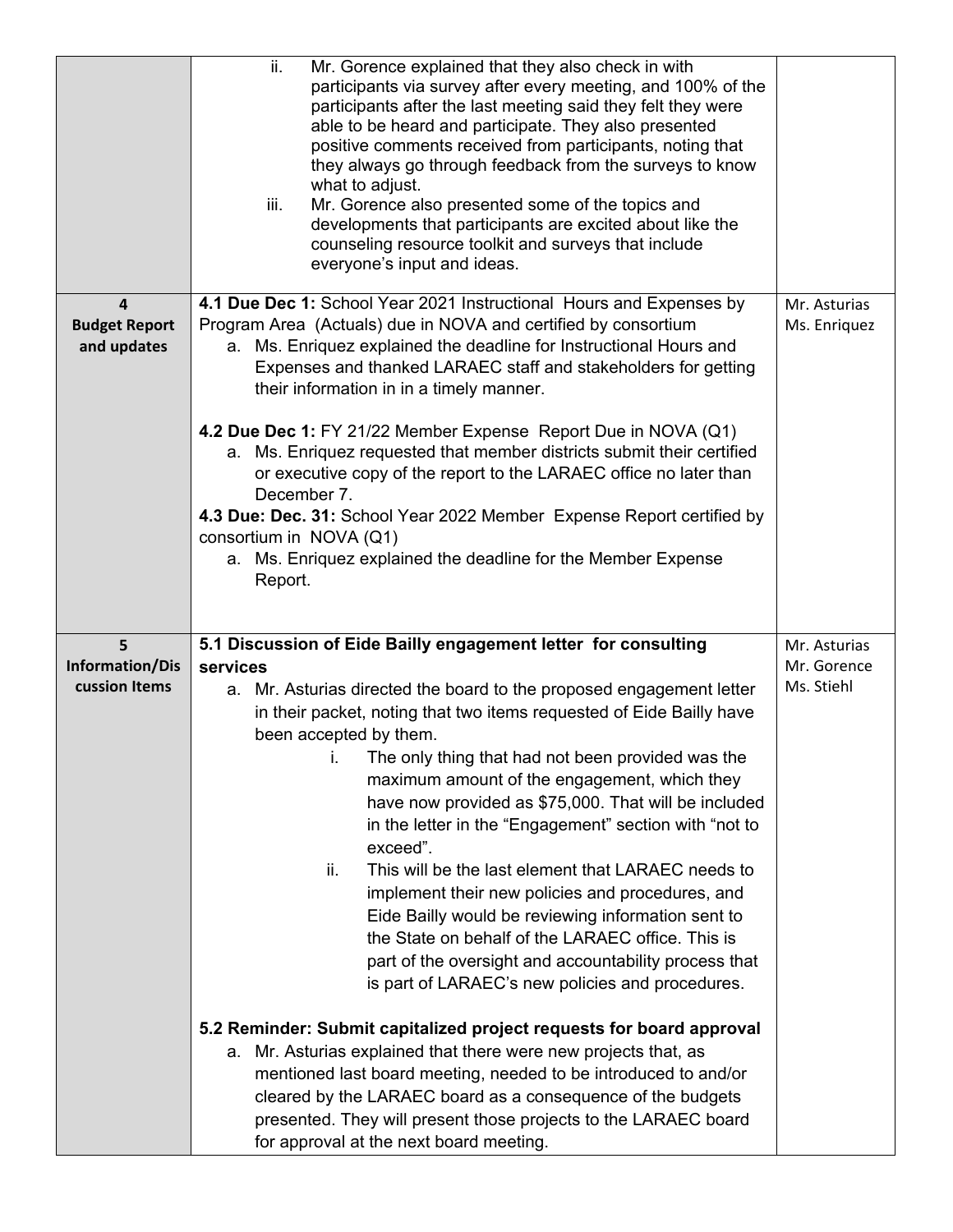## **5.3 Presentation: Recommendations for use of LaunchBoard and TE data**

- a. Mr. Asturias gave background on the item, explaining that the LARAEC office wanted to make sure that the information they are using is accurate and they are required as part of the State template to set goals on various items. Those elements are prepopulated with data from LaunchBoard, but some of data does not seem to be as accurate as other data. Launchboard's student and alumni data is not accurate.
	- i. Mr. Asturias would like to propose that they not use LaunchBoard data to set goals for the 3-year plan and instead use CASAS TE data because LaunchBoard's data is not accurate, though the glitches will most likely be fixed eventually by the state. He then pointed board members to the part of the CAEP Office's template indicating that LaunchBoard will be used to populate data related to 3-year plan goal planning.
	- ii. Mr. Asturias then displayed and discussed the nature of the discrepancies, as well as explanations by West Ed for why they might have popped up such as incorrect labeling. West Ed then presented them with more comparable data from TE, but there were still discrepancies.
- b. Dr. Gallardo noticed that larger districts seemed to have larger disparities between the data, and asked if there was a reason for that. Mr. Asturias explained that there was a highly technical explanation with a few theories that he would be happy to distribute as a private document to board members. Overall, he thought it likely that the larger the sample size, the larger the possible discrepancies. Dr. Gallardo asked Mr. Asturias to share that explanation with board members, thinking it could be helpful.
- c. Ms. Montes asked how LaunchBoard gets its data, and Mr. Asturias said that supposedly it imports its data directly from TE, and that it was supposed to at least in the K12 numbers be basically the same as TE.
	- i. Mr. Asturias explained that as it turns out, LaunchBoard applies a number of filters to the data it compiles and it is believed those filters are not as up to snuff as they should be. West Ed was happy that LARAEC made them aware of the problem, and are continuing to work with them to find out what causes the differences.
	- ii. Ms. Montes asked what the percentages column was in the table onscreen, and Mr. Asturias explained that it was the positive difference between TE and LaunchBoard's numbers. He added that West Ed indicated that TE column E, not Column B, was more representative of student enrollment. So they are the ones who run the percentages between LaunchBoard and TE column E.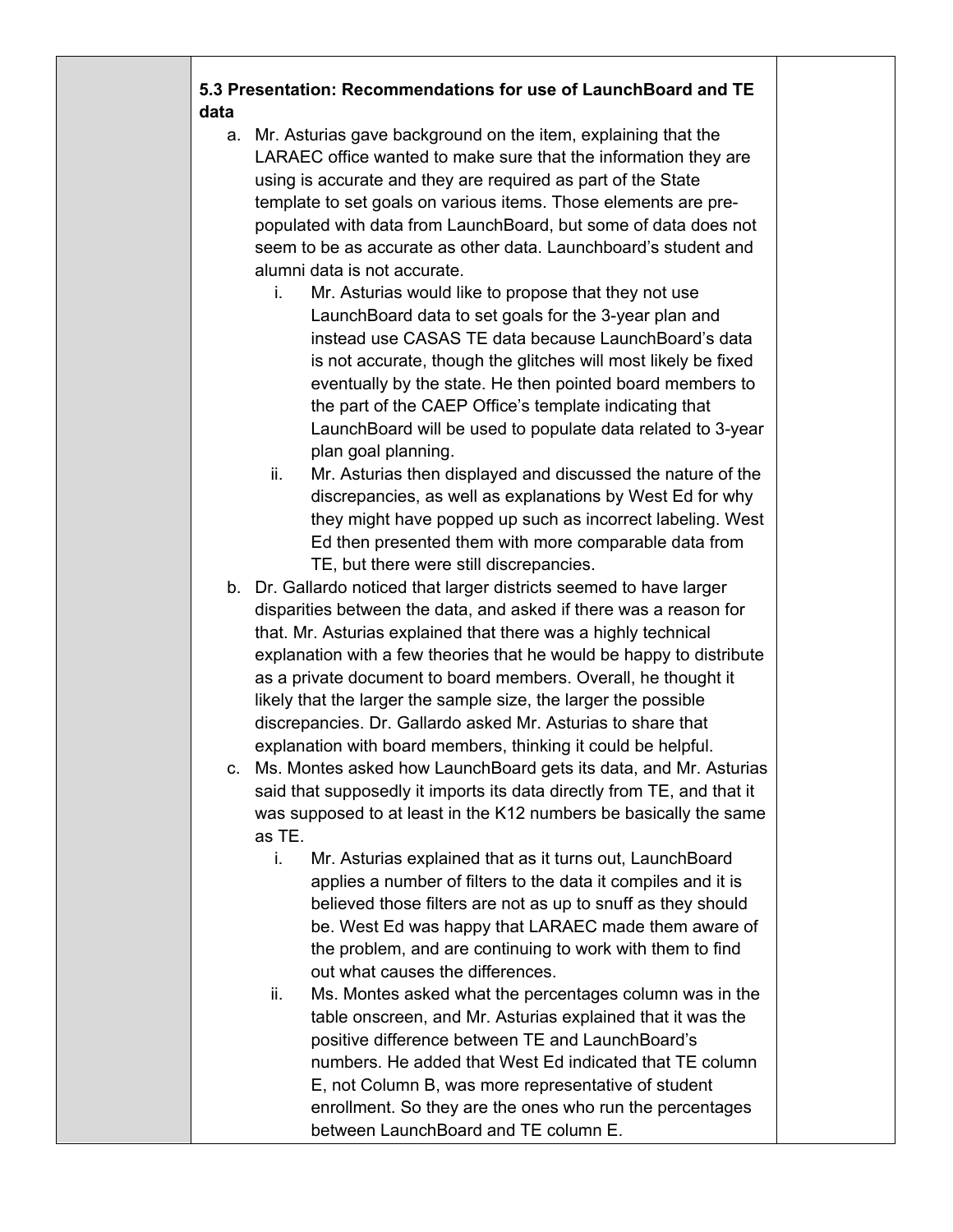|  | Ms. Montes asked how TE ran the numbers on column E<br>iii.            |  |
|--|------------------------------------------------------------------------|--|
|  | and column B. Mr. Asturias explained that CASAS looks at               |  |
|  | what the system calls "participants", individuals with 12              |  |
|  | hours plus, so that's why they picked column B based on                |  |
|  | the LARAEC Office's understanding of CASAS and TE.                     |  |
|  | West Ed thought a better representation of those                       |  |
|  | participants was through column E. But even using those                |  |
|  | numbers compared to LaunchBoard still produced a                       |  |
|  | discrepancy.                                                           |  |
|  | Ms. Montes thought that using LARAEC's enrollment data is<br>iv.       |  |
|  | a better number, because even if they have someone that's              |  |
|  | less than 12 hours, they still provided a service to that              |  |
|  | person before they dropped.                                            |  |
|  | 1. Mr. Asturias elaborated that there are some students                |  |
|  | that are counted through the Community College                         |  |
|  | system that are not counted through CASAS, so to                       |  |
|  | get a picture of who the CC system serves they have                    |  |
|  | to add those students in LaunchBoard. It's a different                 |  |
|  | way of accounting for students.                                        |  |
|  | 2. Ms. Montes asked if TE Column E for enrollment                      |  |
|  | included any CTE programs. Mr. Asturias introduced                     |  |
|  | Yanira Chavez as their resident expert on the                          |  |
|  | matter. Ms. Chavez confirmed that Column E                             |  |
|  | encompasses everybody, including CTE students.                         |  |
|  | She confirmed it is coming from the CAEP summary,                      |  |
|  | and that that's where they report it for enrollment,                   |  |
|  | not necessarily for testing. Column B is for students                  |  |
|  | that have pre and post testing.                                        |  |
|  | d. Dr. Gallardo thought that a big difference is that K12 systems have |  |
|  | ASAP, which LACCD does not use. Ms. Montes corrected that              |  |
|  | LAUSD does not use ASAP, though MUSD, CCUSD, and BUSD                  |  |
|  | do. Dr. Gallardo would like to figure out when the data comes back     |  |
|  | and they have more of a debate if there is more of an impact for       |  |
|  | member districts using ASAP in comparison to the districts using       |  |
|  | their own system. He has tried to figure out a viable program to       |  |
|  | provide more data, but thinks that everyone is in the same boat        |  |
|  | statewide.                                                             |  |
|  | He also noted that ASAP does not always spit out the same<br>i.        |  |
|  | information twice, even if you have the same parameters                |  |
|  | set. He would like to hear at some point about how ASAP                |  |
|  | compares to the two districts' systems who do not use it in            |  |
|  | terms of the level and amount of reporting.                            |  |
|  | e. Ms. Heard noted that there seem to be three Student Information     |  |
|  | Systems at play amongst LARAEC member districts. She                   |  |
|  | speculated that West Ed might be using a raw export of a .csv or       |  |
|  | similar file format that they are getting from all of the Student      |  |
|  | Information Systems, then taking that data and uploading it into       |  |
|  | their systems.                                                         |  |
|  |                                                                        |  |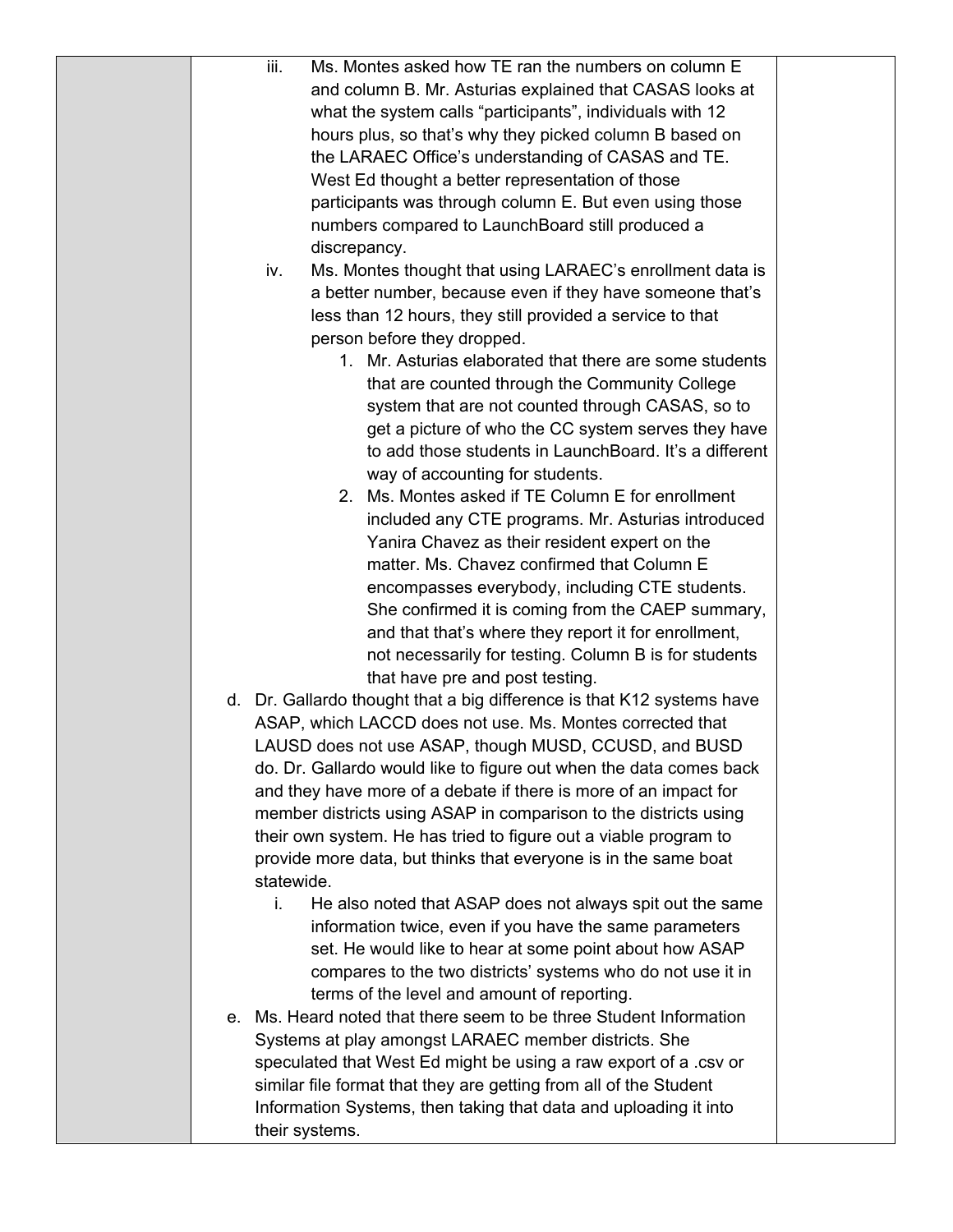|    | She is still unclear as to why LACCD would be wildly<br>i.              |  |
|----|-------------------------------------------------------------------------|--|
|    | different since it seems they are still working with raw data,          |  |
|    | and would like more information on that.                                |  |
| f. | Mr. Asturias explained that the data for LACCD is augmented by          |  |
|    | having a large student body that is not always reported in CASAS.       |  |
|    | Some colleges participate in CASAS, some do not. So when that           |  |
|    | data is added to LaunchBoard as well from their MIS system, it          |  |
|    | includes a huge dataset that is not part of the CASAS system.           |  |
|    | Ms. Heard noted that in ASAP, pulling a raw data set from<br>i.         |  |
|    | there is always different from TE and will usually lead to a            |  |
|    | larger students set.                                                    |  |
|    | g. Dr. Cornner asked, since a previous slide referenced CAEP's          |  |
|    |                                                                         |  |
|    | expectation for consortia to use LaunchBoard in setting goals for       |  |
|    | the 3-year plans, if CAEP had expressed approval to move away           |  |
|    | from LaunchBoard given the glitches.                                    |  |
|    | Mr. Asturias confirmed that he reached out to Neil Kelly<br>i.          |  |
|    | from CAEP and confirmed that they do not have to use                    |  |
|    | LaunchBoard data to set their goals.                                    |  |
|    | Dr. Cornner also asked how CAEP will be using<br>ii.                    |  |
|    | LaunchBoard vs. what LARAEC will turn in for numbers and                |  |
|    | how that will impact reports to the legislature. He                     |  |
|    | emphasized that they have to know what's being                          |  |
|    | communicated to elected officials.                                      |  |
|    | iii.<br>Mr. Asturias explained that LaunchBoard was originally          |  |
|    | designed to update the legislature yearly as a result of trying         |  |
|    | to develop a comprehensive way to evaluate consortia                    |  |
|    | yearly. Dr. Cornner asked if that was still their expectation,          |  |
|    | and Mr. Asturias clarified that they did not seem to be aware           |  |
|    | previously of discrepancies in the data, but that West Ed               |  |
|    | who is developing this part of the system thanked LARAEC                |  |
|    | for pointing out the discrepancies. Mr. Asturias felt confident         |  |
|    | the issues would be addressed, but West Ed is just not                  |  |
|    | there quite yet.                                                        |  |
|    | h. Referring to the recommendation that LARAEC only use                 |  |
|    | TE/CASAS for the near future, Dr. Cornner noted that they do not        |  |
|    | just test their students in the Community College system, so they       |  |
|    | cannot set a 3-year plan that includes the Community Colleges           |  |
|    | when their reporting will cut out a significant set of students and     |  |
|    | their targets. So he is all for using TE to exclusively set goals for   |  |
|    | the districts that use it exclusively, but that will not work for their |  |
|    | district.                                                               |  |
| i. | At this point, Mr. Stark joined the meeting.                            |  |
| j. | Dr. Gallardo thought that this topic and the information on the slide   |  |
|    | comparing LaunchBoard and TE data will require more discussion          |  |
|    | because it will directly affect the next 3 years of funding.            |  |
|    | He thinks that clearing the air and clearing all the<br>i.              |  |
|    | possibilities will become an easier process in the future, and          |  |
|    | looks forward to what LARAEC would consider in the future.              |  |
|    |                                                                         |  |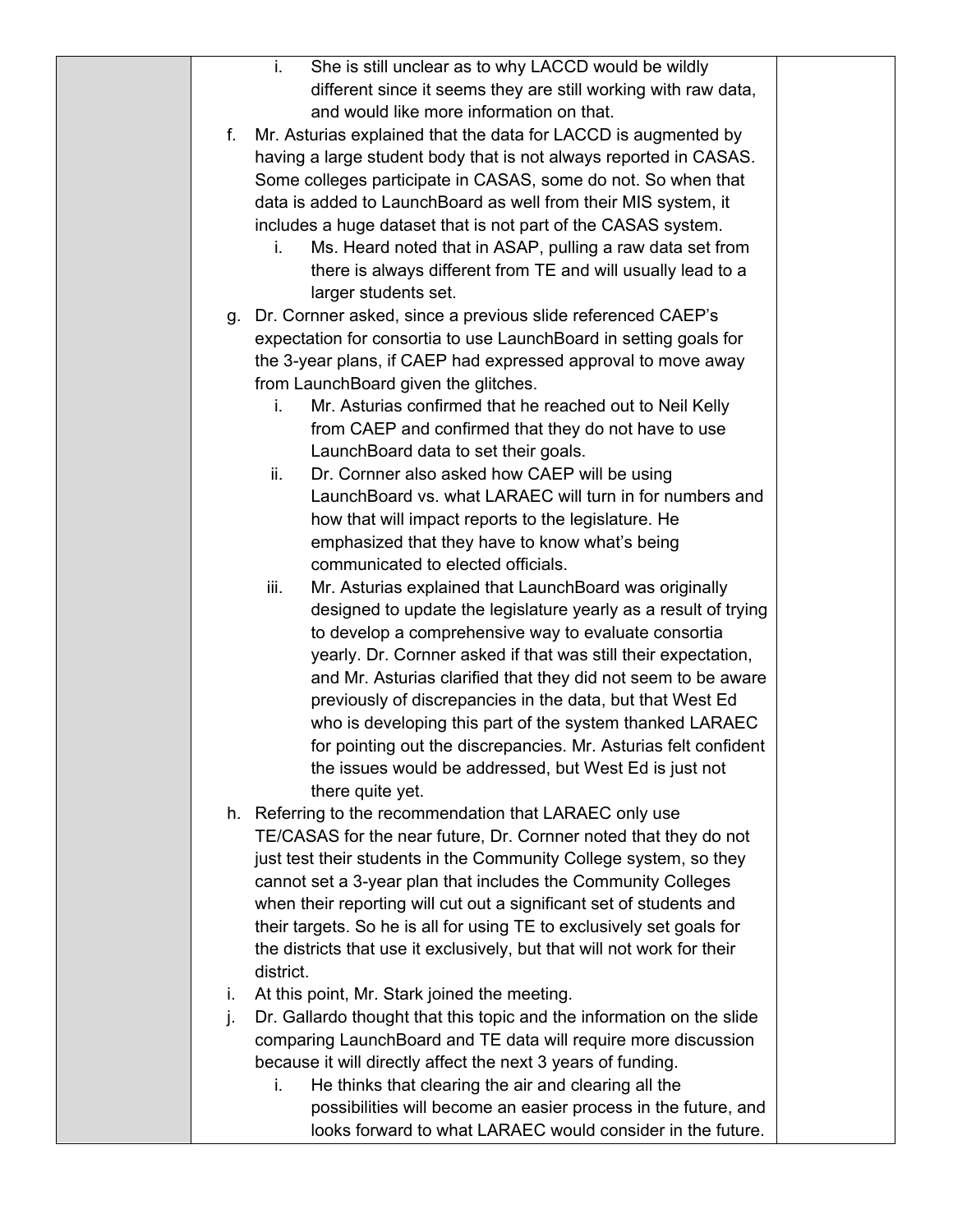|    | ii.<br>In his personal opinion, they have been stable for their first                                              |  |
|----|--------------------------------------------------------------------------------------------------------------------|--|
|    | year in a long time, and he would advocate maintaining                                                             |  |
|    | status quo until things calm down regarding COVID. He                                                              |  |
|    | commended LARAEC staff for their work, and said that                                                               |  |
|    | LARAEC needs to continue its current level of dialogue and                                                         |  |
|    | building consensus. They need to figure out a way to move                                                          |  |
|    | forward that is equitable for all districts and move forward                                                       |  |
|    | with programs they currently have.                                                                                 |  |
|    | k. Ms. Heard asked Dr. Cornner what system LACCD uses besides                                                      |  |
|    | TE and where the data going to West Ed is coming from.                                                             |  |
|    | Dr. Cornner explained that there is a statewide system<br>i.                                                       |  |
|    | called MIS that does all of the official documentation of adult                                                    |  |
|    | education in the non-credit realm. They submit quarterly                                                           |  |
|    | reports through that and it includes 27 different table                                                            |  |
|    | uploads that are cleaned across the entire state to track                                                          |  |
|    | students. If you are missing a student from one table, it                                                          |  |
|    | eliminates them altogether, so it is very strict. It looks at                                                      |  |
|    | enrollment in non-credit programs and that is where                                                                |  |
|    | Launchboard pulls MIS data.                                                                                        |  |
|    | Dr. Cornner explained that this has been the consistent<br>ii.                                                     |  |
|    | model for community colleges in terms of offering                                                                  |  |
|    | enrollment-based adult education. What they have done                                                              |  |
|    | within that group is usually taken that 12 hour marker                                                             |  |
|    | referred to in the slide and made it consistent, so that they                                                      |  |
|    | take what they usually submit to MIS and make sure it has                                                          |  |
|    | that 12 hour requirement as well so that they have an                                                              |  |
|    | equitable way of indicating their students.                                                                        |  |
|    | Dr. Cornner agreed with Ms. Montes' previous statements,<br>iii.                                                   |  |
|    | that sometimes there are services that happen outside the                                                          |  |
|    | classroom and those have been ongoing discussions. They                                                            |  |
|    | track that less than what they do in the classroom. They do                                                        |  |
|    | track students' educational plans and meeting with                                                                 |  |
|    | counselors, but traditionally with the MIS data, it is more<br>based on the academic programming and enrollment of |  |
|    | credit and non-credit CTE students.                                                                                |  |
| L. | Dr. Gallardo thought that LACCD has a better program than ASAP;                                                    |  |
|    | when he was at a state meeting, the majority of districts disliked                                                 |  |
|    | ASAP but there was no other option.                                                                                |  |
|    | Ms. Montes noted that ASAP is not the only adult ed<br>i.                                                          |  |
|    | system, although it is used by a majority. She said she has                                                        |  |
|    | been part of a district that used its own system, but a slight                                                     |  |
|    | discrepancy is always par for the course.                                                                          |  |
|    | m. Ms. Montes asked, when looking at the discrepancy between                                                       |  |
|    | LaunchBoard's almost 25,000 students and TE Column E's roughly                                                     |  |
|    | 14,000 students, what group of people are missing between the                                                      |  |
|    | two.                                                                                                               |  |
|    | i.<br>Dr. Cornner explained that their model is not a universal                                                    |  |
|    | testing of students to enter their credit programs as part of                                                      |  |
|    | their open enrollment model.                                                                                       |  |
|    |                                                                                                                    |  |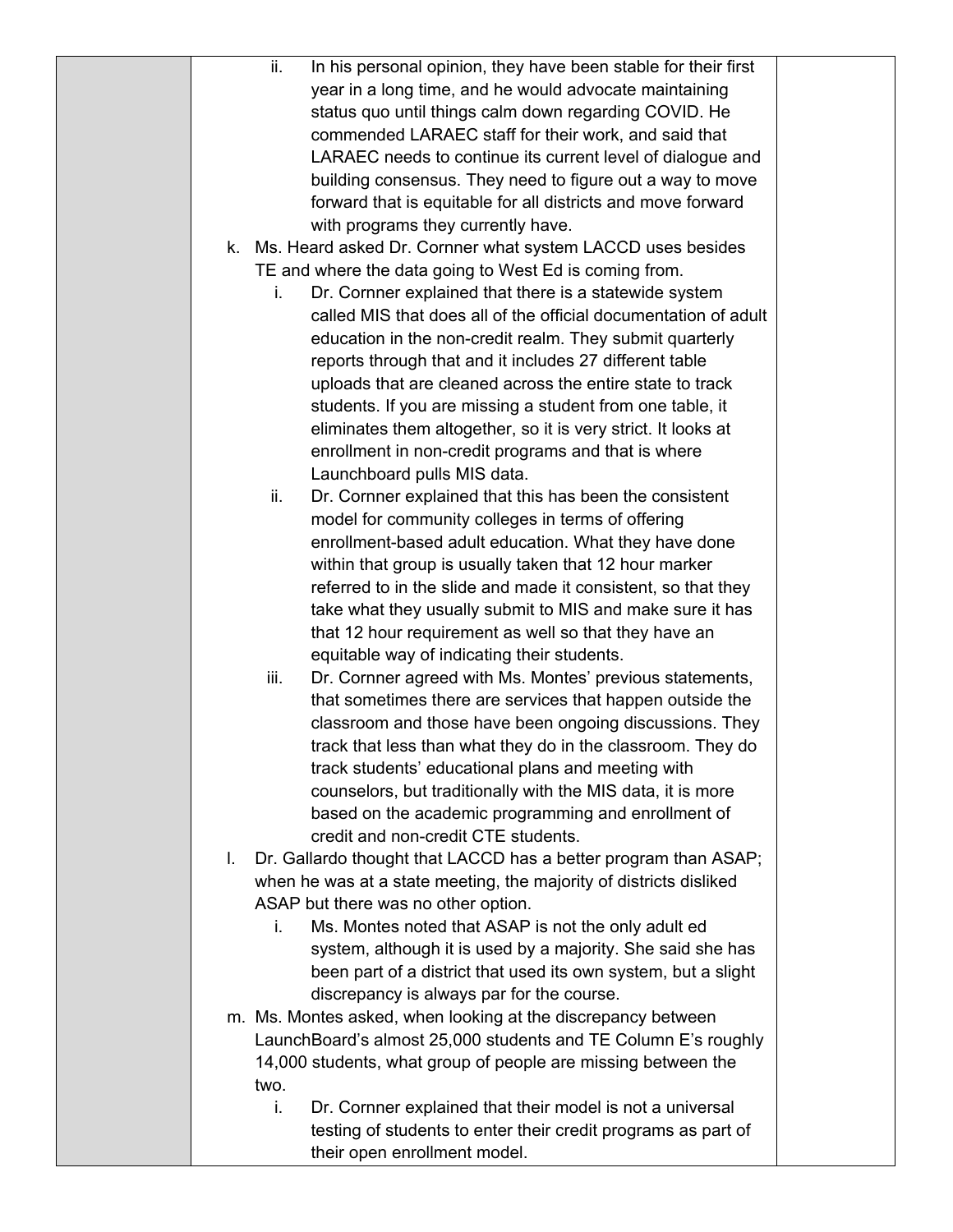|    | ii.<br>He explained that there are certain programs where it           |  |
|----|------------------------------------------------------------------------|--|
|    | makes sense to do the CASAS testing, and some where it                 |  |
|    | does not.                                                              |  |
|    | n. Ms. Montes noted that because they do not normally test CTE         |  |
|    | students, they do not show up in CASAS, and she was thinking           |  |
|    | about other student populations that might not show up in CASAS        |  |
|    | because of lack of testing. She is trying to understand more about     |  |
|    | documenting numbers of students.                                       |  |
|    | Dr. Cornner said it is what comes down what is used as a<br>i.         |  |
|    |                                                                        |  |
|    | system of record, and Tops Pro is not their system of                  |  |
|    | record.                                                                |  |
|    | o. Ms. Montes asked Ms. Chavez if other districts were not CASAS       |  |
|    | testing their CTE students while they are still listed on their CAEP   |  |
|    | summary. Ms. Chavez said that this table is for CAEP only, if they     |  |
|    | pulled a report for just WIOA (Spelling?) the numbers will be          |  |
|    | different because they are not including CTE.                          |  |
|    | Ms. Heard concurred that the difference in data probably<br>i.         |  |
|    | was the result of CTE students.                                        |  |
|    | Dr. Cornner clarified that they only enter students into Tops<br>ii.   |  |
|    | Pro when they are doing the CASAS funding for those                    |  |
|    | students.                                                              |  |
|    | p. Mr. Asturias wanted to say, in terms of summary, that the LARAEC    |  |
|    | office will continue to work with the CAEP Office to the extent that   |  |
|    | CAEP likes LARAEC to be part of this conversation.                     |  |
|    | He currently understands that West Ed and CASAS are<br>Ĺ.              |  |
|    | working together to address this issue, which may happen               |  |
|    | in the next few months.                                                |  |
|    | In any event, they do not have to submit their plan until the<br>ii.   |  |
|    | end of the school year in May which gives them latitude to             |  |
|    | address the issues previously discussed. Mr. Asturias said             |  |
|    | that the LARAEC office would be open to taking MIS data in             |  |
|    | the interim.                                                           |  |
|    | q. Mr. Asturias made the point that any information they are using to  |  |
|    | set goals should be accurate and reliable. But he reiterated that the  |  |
|    | issues with LaunchBoard may be resolved in a few months and            |  |
|    | CASAS, TE, and the CAEP office are working to make that happen         |  |
|    | with West Ed.                                                          |  |
| r. | Ms. Montes noted, as Dr. Cornner alluded to earlier, that the issue    |  |
|    | is important both because they need accurate data to set goals,        |  |
|    | and because the data affects LARAEC funding.                           |  |
|    |                                                                        |  |
|    | s. Dr. Gallardo concurred with Ms. Montes, saying that he would like   |  |
|    | everyone to be mindful of the pandemic situation that they are all in, |  |
|    | in which enrollment has dropped dramatically, as they are setting      |  |
|    | goals and as they are setting the budget for the next 3 years.         |  |
| t. | Mr. Asturias said he would continue to work with the CAEP office,      |  |
|    | CASAS, and West Ed to bring about an acceptable solution in the        |  |
|    | coming months, and would keep the board updated.                       |  |
|    |                                                                        |  |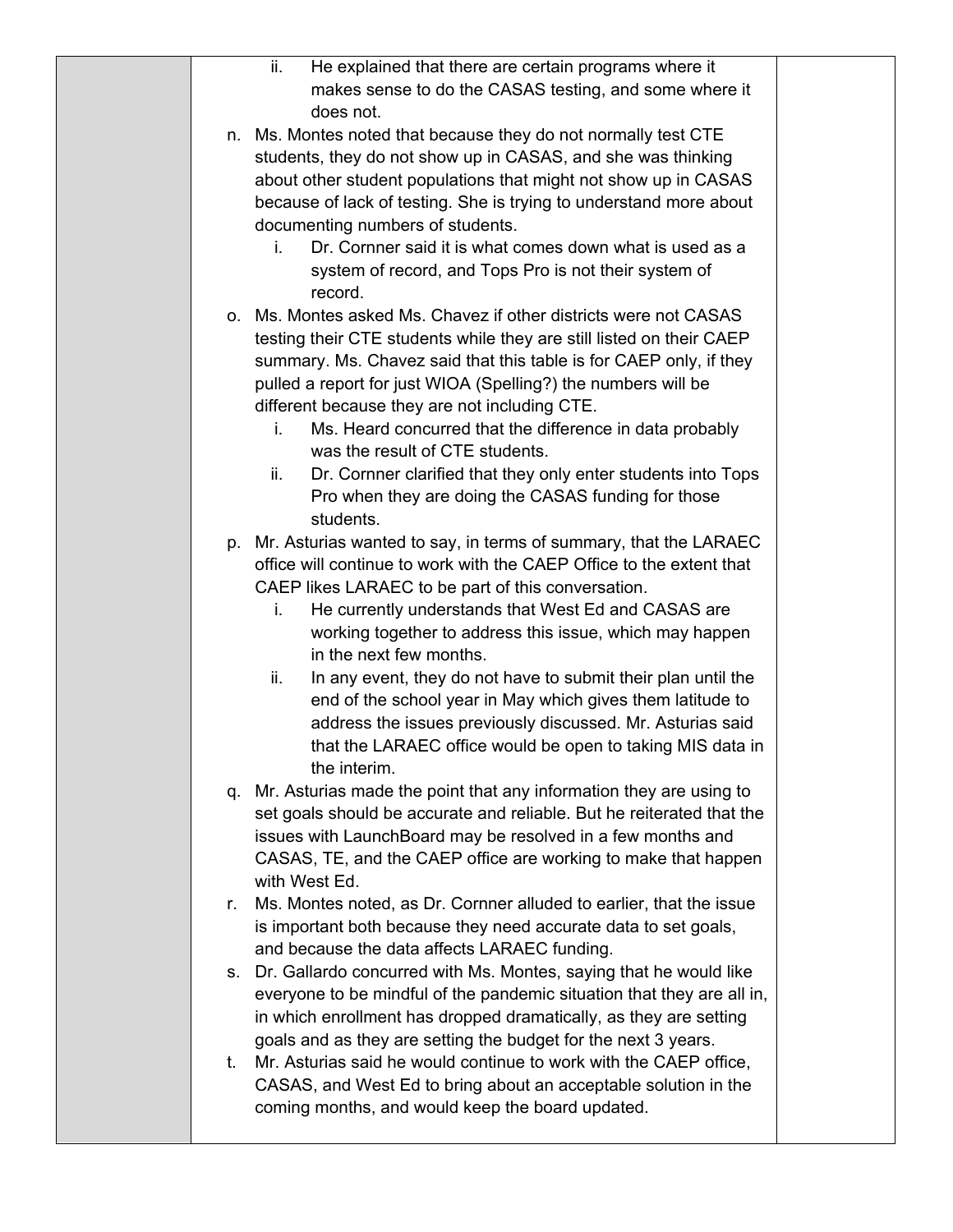|  | 5.4 MUSD Presentation: Progress report, state auditor's                                                                |  |
|--|------------------------------------------------------------------------------------------------------------------------|--|
|  | recommendations progress and/or implementation                                                                         |  |
|  | a. Dr. Galllardo explained that MUSD was asked by the state auditor                                                    |  |
|  | personnel to put together another progress report, and would be                                                        |  |
|  | reporting with MUSD Adult Education Principal Travis Crow. They                                                        |  |
|  | have complied with all the recommendations of the state as of                                                          |  |
|  | today.                                                                                                                 |  |
|  | b. Mr. Crow said that LARAEC adult education districts have felt the                                                   |  |
|  | impact of the pandemic, which include digital inequities, the need                                                     |  |
|  | for tech skills, students struggling with their jobs and income,                                                       |  |
|  | children learning from home, food and housing insecurity, people                                                       |  |
|  | needing to take care of family members, and much more. So                                                              |  |
|  | educators need to come up with more flexible ways to serve their                                                       |  |
|  | population. Montebello Community Adult School and other<br><b>LARAEC</b>                                               |  |
|  | During the 2021-2022 school year, their teachers have been<br>i.                                                       |  |
|  | essential in developing technology skills and implementing                                                             |  |
|  | teaching strategies to meet the unique needs of their                                                                  |  |
|  | students using technology like Google classroom, Rosetta                                                               |  |
|  | Stone and Burlington.                                                                                                  |  |
|  | Many students have also thrived in remote learning and<br>ii.                                                          |  |
|  | acquired essential technical skills which have led them to                                                             |  |
|  | employment and transitions to post-secondary education                                                                 |  |
|  | programs.                                                                                                              |  |
|  | iii.<br>Mr. Crow said that Montebello Community Adult School saw                                                       |  |
|  | a gradual increase in enrollment as more students felt                                                                 |  |
|  | comfortable returning to campuses, and is sufficiently                                                                 |  |
|  | staffed in all departments and is meeting the needs of its                                                             |  |
|  | students and surrounding communities.                                                                                  |  |
|  | c. Dr. Gallardo added that MUSD has met 5 of 6 recommendations by                                                      |  |
|  | the 2017 audit report and today's board decisions fulfill the 6th. He                                                  |  |
|  | went through and explained how each recommendation had been                                                            |  |
|  | fulfilled, including recommendation 29 that MUSD present to the                                                        |  |
|  | MUSD board and LARAEC board on the accurate numbers of                                                                 |  |
|  | students in each class, number of hours taught, and cost of class                                                      |  |
|  | per student. This final recommendation has been fulfilled by                                                           |  |
|  | presenting to the board at this meeting.                                                                               |  |
|  | Dr. Gallardo noted that MUSD presented to LARAEC in<br>i.                                                              |  |
|  | 2019, although they could not find documentation of this in                                                            |  |
|  | LAREAC's files. So although he has a copy of the                                                                       |  |
|  | presentation made, he did not include it with the                                                                      |  |
|  | presentation being submitted to the state.                                                                             |  |
|  | He also presented a chart of all of MUSD's classes and the<br>ii.                                                      |  |
|  | number of hours teachers have been compensated for,<br>noting that if they have to diminish offerings for students, it |  |
|  | will be more difficult to reengage them in the future. He then                                                         |  |
|  | introduced a slide of MUSD's offerings, the cost to students                                                           |  |
|  | for each program, and the compensation for the teachers for                                                            |  |
|  | each class.                                                                                                            |  |
|  |                                                                                                                        |  |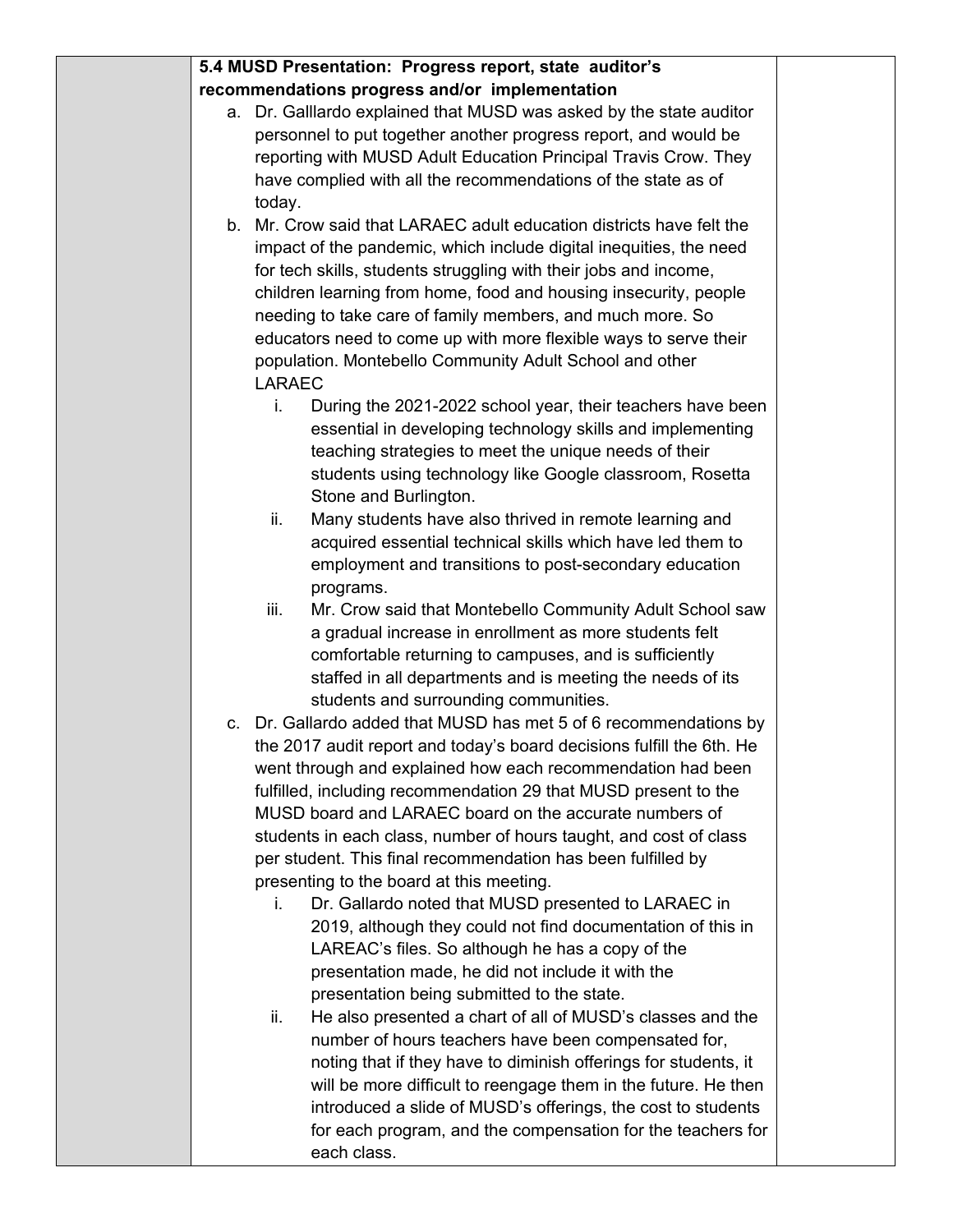| d. Dr. Gallardo thought that these submissions will fulfill all of the                                                      |  |
|-----------------------------------------------------------------------------------------------------------------------------|--|
| recommendations from the CAEP audit office, and would conclude                                                              |  |
| the audit findings and requests from Montebello.                                                                            |  |
| Dr. Stark expressed his appreciation for Dr. Gallrdo's work<br>i.                                                           |  |
| and leadership.                                                                                                             |  |
| 5.5 Recommendation for in Derson conference rescheduling and                                                                |  |
| costs involved                                                                                                              |  |
| a. Mr. Gorence explained that this was a follow-up item from the last                                                       |  |
| board meeting regarding a recommendation of a date for an in-                                                               |  |
| person conference for fall 2022. Based on their conversation with                                                           |  |
| the Sheraton, there were 3 possible dates in September, October,                                                            |  |
| and November.                                                                                                               |  |
| Mr. Gorence explained that in talking over the dates with the<br>i.                                                         |  |
| point persons, a few dates were flagged as problematic,                                                                     |  |
| including the November date, November 12 (Veteran's Day                                                                     |  |
| weekend) and the September date, which would be close to                                                                    |  |
| the beginning of K12 school.                                                                                                |  |
| He thought that the October date would be best because it<br>ii.                                                            |  |
| would give them time to plan, October 15, 2022.                                                                             |  |
| b. Mr. Gorence said that the other aspect of the in-person conference                                                       |  |
| is their contractual obligation to the Sheraton and other vendors.                                                          |  |
| There is also a presentation to the board that goes into more detail                                                        |  |
| about the in-person costs.                                                                                                  |  |
| If as they move forward and next fall there are unforeseen<br>i.                                                            |  |
| events due to COVID, they will go back to the Sheraton to<br>talk about an extension or cancellation. Mr. Gorence noted     |  |
|                                                                                                                             |  |
| that with their contract currently if they canceled and did not<br>reschedule the conference, they would be on the hook for |  |
| \$42,000.                                                                                                                   |  |
| c. Dr. Gallardo concurred that the best date to have an in-person                                                           |  |
| LARAEC conference would be October 15, 2022.                                                                                |  |
|                                                                                                                             |  |
| 5.6 Three□ Year Plan activities update                                                                                      |  |
| Ms. Stiehl explained that the LARAEC staff is working on a number<br>а.                                                     |  |
| of things, including their data packet so as they move forward with                                                         |  |
| thei planning teams all of them have access to that. Right now,                                                             |  |
| LARAEC and the Point Persons Team are working on putting                                                                    |  |
| together local and regional data with their districts' data staffs, and                                                     |  |
| making sure that data is divided and expanded on in a LARAEC                                                                |  |
| binder collecting the data.                                                                                                 |  |
| b. Then they are going to be adding some guiding questions to the                                                           |  |
| binder to encourage readers to look in appropriate directions that                                                          |  |
| align with the guidance document from the state.                                                                            |  |
| Ideally, they want to send that out to the initial planning<br>Ĺ.                                                           |  |
| group before they meet to get them familiar with the data.                                                                  |  |
| c. Ms. Stiehl said they are also putting together their in-house teams                                                      |  |
| and soliciting in-house facilitator options. They also have a survey                                                        |  |
| team put together with survey experts from various districts that will                                                      |  |
| meet for the first time before Thanksgiving.                                                                                |  |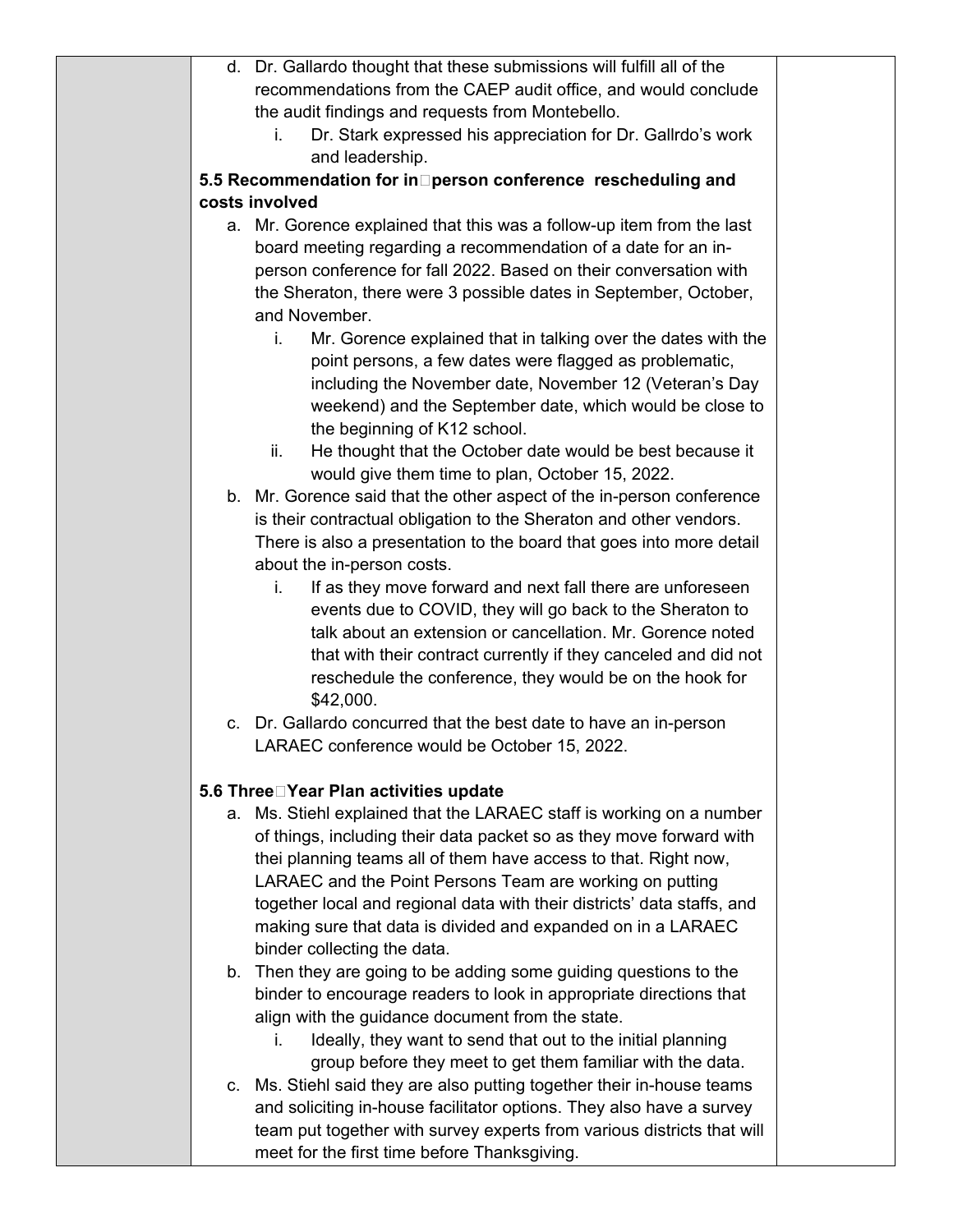|    | Districts are also working to put together their planning<br>i.                                                                           |  |
|----|-------------------------------------------------------------------------------------------------------------------------------------------|--|
|    | teams for when that happens.                                                                                                              |  |
|    | d. Lastly, Ms. Stiehl and Mr. Gorence attended the last point persons                                                                     |  |
|    | meeting and talked about the goals and scope of work.                                                                                     |  |
|    | They did talk about the logistics and altering the schedule<br>i.                                                                         |  |
|    | slightly.                                                                                                                                 |  |
|    | ii.<br>With the agreement of the Point Persons, they wanted to                                                                            |  |
|    | change one of the meeting dates since they need time to                                                                                   |  |
|    | collect data and prepare their groups.                                                                                                    |  |
|    | iii.<br>Ms. Stiehl explained that rather than having the December 3                                                                       |  |
|    | meeting be their first meeting, it made sense to have that be                                                                             |  |
|    | their facilitator training, and restart all of their planning                                                                             |  |
|    | groups after the new year. That bumps other meetings                                                                                      |  |
|    | back, and they are adding on meeting to the Focus Area                                                                                    |  |
|    | Groups meetings.                                                                                                                          |  |
|    | Ms. Stiehl appreciated the Point Persons Team<br>iv.                                                                                      |  |
|    | collaborating and being flexible.                                                                                                         |  |
|    | e. Mr. Stark asked, regarding participant engagement, since the                                                                           |  |
|    | meetings discussed will most likely be virtual, if there ways                                                                             |  |
|    | LARAEC can help with that.                                                                                                                |  |
|    | Ms. Stiehl explained that the Point Persons are bringing<br>i.                                                                            |  |
|    | their teams to the table, and they also want to have a                                                                                    |  |
|    | facilitator and train them in a way that helps them maximize                                                                              |  |
|    | everyone's engagement. They have found that breaking                                                                                      |  |
|    | people into smaller groups helps everyone have a voice and                                                                                |  |
|    | participate better.                                                                                                                       |  |
| f. | Ms. Stiehl noted that with the Action Planning Team meetings, they                                                                        |  |
|    | have found that people feel more disconnected and feel more                                                                               |  |
|    | distance, but the online meetings also offer so many more avenues                                                                         |  |
|    | for communication, and hopefully facilitators in Point Persons                                                                            |  |
|    | meetings can use those avenues.                                                                                                           |  |
|    | g. Ms. Stiehl noted that they are working with their survey group so<br>they can grab and assess the thoughts of stakeholders who are not |  |
|    | at LARAEC meetings.                                                                                                                       |  |
|    |                                                                                                                                           |  |
|    | 5.7 Discussion of Facilitator Engagement and 3 <sup>D</sup> Year Plan Support                                                             |  |
| а. | Ms. Stiehl explained that since the last time LARAEC met there                                                                            |  |
|    | was a CAEP summit about 3-year plans and planning in general.                                                                             |  |
|    | b. Ms. Stiehl and Mr. Gorence went to a session about facilitating                                                                        |  |
|    | through planning sessions.                                                                                                                |  |
|    | They found the session super helpful in outlining specific<br>i.                                                                          |  |
|    | activities that they can do as facilitators to help engage                                                                                |  |
|    | everyone, and found that the training might be a really great                                                                             |  |
|    | idea for LARAEC's facilitators for 3-year planning.                                                                                       |  |
|    | ii.<br>They brought the idea to the Point Persons, who took it a                                                                          |  |
|    | step further and asked how they could engage an individual                                                                                |  |
|    | to not just do the training, but also be on hand to support                                                                               |  |
|    | facilitators.                                                                                                                             |  |
|    |                                                                                                                                           |  |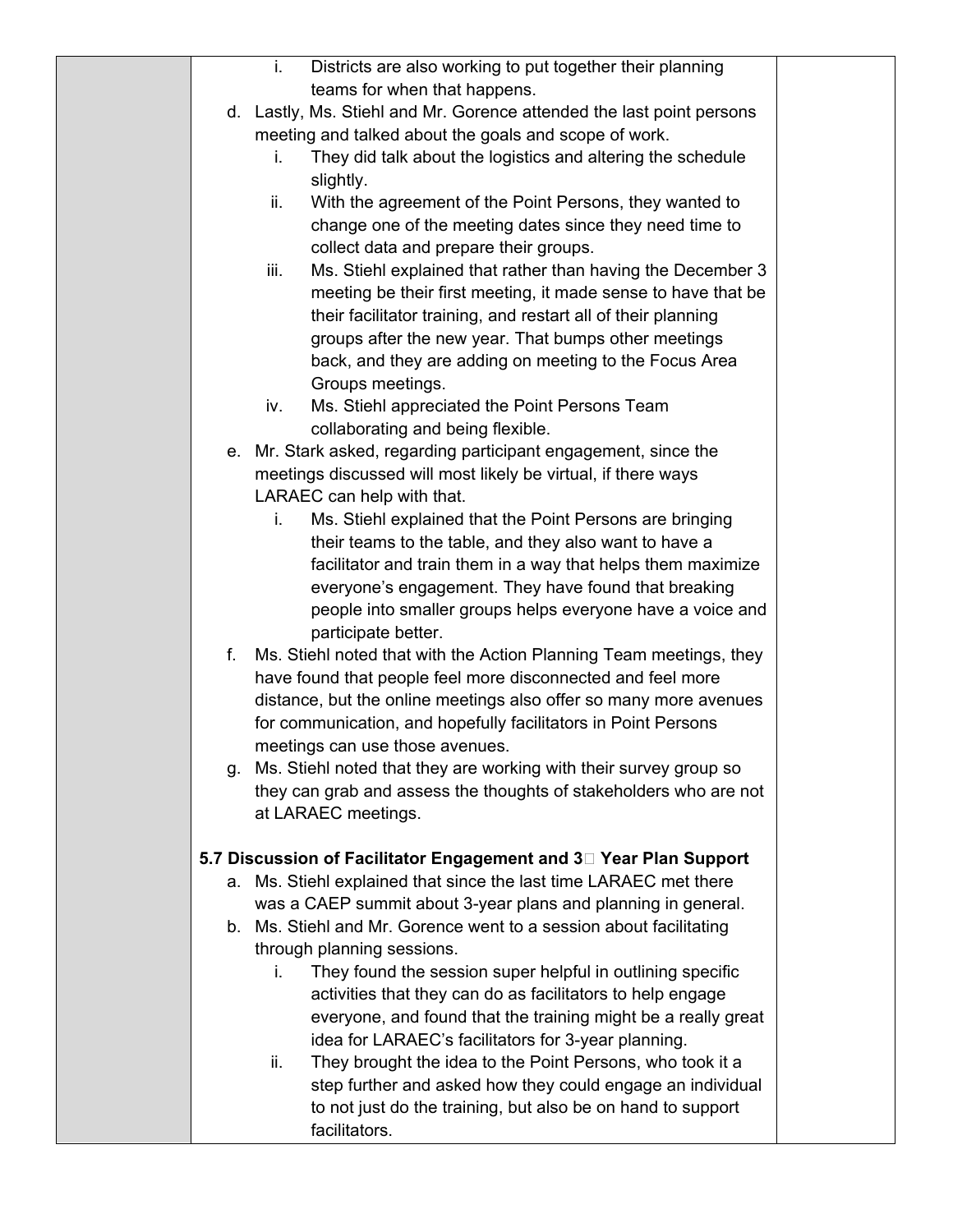|    | c. Ms. Stiehl said that they bounce between Point Persons meetings       |  |
|----|--------------------------------------------------------------------------|--|
|    | in case they need help. They thought it might be great to have a         |  |
|    | facilitator on board to perform that role just in case.                  |  |
|    | She thought this facilitator might also be good to have in the<br>i.     |  |
|    | board workshop that they have coming up. The facilitator                 |  |
|    | turned out to be a great resource and has worked with other              |  |
|    | consortia on 3-year plans.                                               |  |
|    | d. Ms. Stiehl explained that the facilitator quoted LARAEC for all of    |  |
|    | her activities at \$19,000, which the LARAEC staff thought was           |  |
|    | great.                                                                   |  |
|    | e. Dr. Gallardo asked if there needed to be board action on approving    |  |
|    | the facilitator, or if there needed to be action later on.               |  |
|    | Mr. Asturias explained that this would come as an action<br>i.           |  |
|    | item later on to ratify and/or engage the consultant.                    |  |
| f. | Dr. Cornner wanted to thank the entire board as the process              |  |
|    |                                                                          |  |
|    | moving forward is allowing for a lot of dialogue and is very open. He    |  |
|    | thought it was a great idea to have a facilitator, and per their last    |  |
|    | meeting asked who and how and when the facilitator will be               |  |
|    | engaged. Considering that there are different teams who write            |  |
|    | different parts, he still has a gut-level concern about how the final    |  |
|    | product will be produced without someone who is dedicated to that.       |  |
|    | He asked if this potential facilitator would be writing elements as      |  |
|    | well or would just be helping facilitate the facilitators.               |  |
|    | Ms. Stiehl said that they had a conversation with the<br>i.              |  |
|    | facilitator, and brought up having her in charge of the writing          |  |
|    | piece.                                                                   |  |
|    | She noted that they also came up with the idea of potentially<br>ii.     |  |
|    | hiring additional facilitators to have extra external ones, and          |  |
|    | talked with their existing facilitator about it. The facilitator         |  |
|    | gave LARAEC some leads and would think on it and get                     |  |
|    | back to LARAEC.                                                          |  |
|    | iii.<br>Ms. Stiehl said that the facilitator explained that with the     |  |
|    | model she uses, she is not the writer, but with her facilitation         |  |
|    | model she trains everyone and a lot of it writes itself and is           |  |
|    | based off prompts from the guidance document. She does                   |  |
|    | understand that the big piece needs a unified voice.                     |  |
|    | g. Dr. Gallardo concurred that they need a strong, unified voice for the |  |
|    | document.                                                                |  |
|    |                                                                          |  |
|    | 5.8 Discussion of December LARAEC Board meeting date                     |  |
|    |                                                                          |  |
|    | a. Mr. Asturias explained that every year the LARAEC board               |  |
|    | questions whether to have a meeting in December, especially              |  |
|    | because school districts' days off interfere with having it.             |  |
|    | Dr. Cornner said he was perfectly fine forgoing the<br>Ĺ.                |  |
|    | December board meeting unless there's an item the board                  |  |
|    | needs to act on.                                                         |  |
|    | Mr. Stark agreed and suggested they pick up again in<br>ii.              |  |
|    | February.                                                                |  |
|    |                                                                          |  |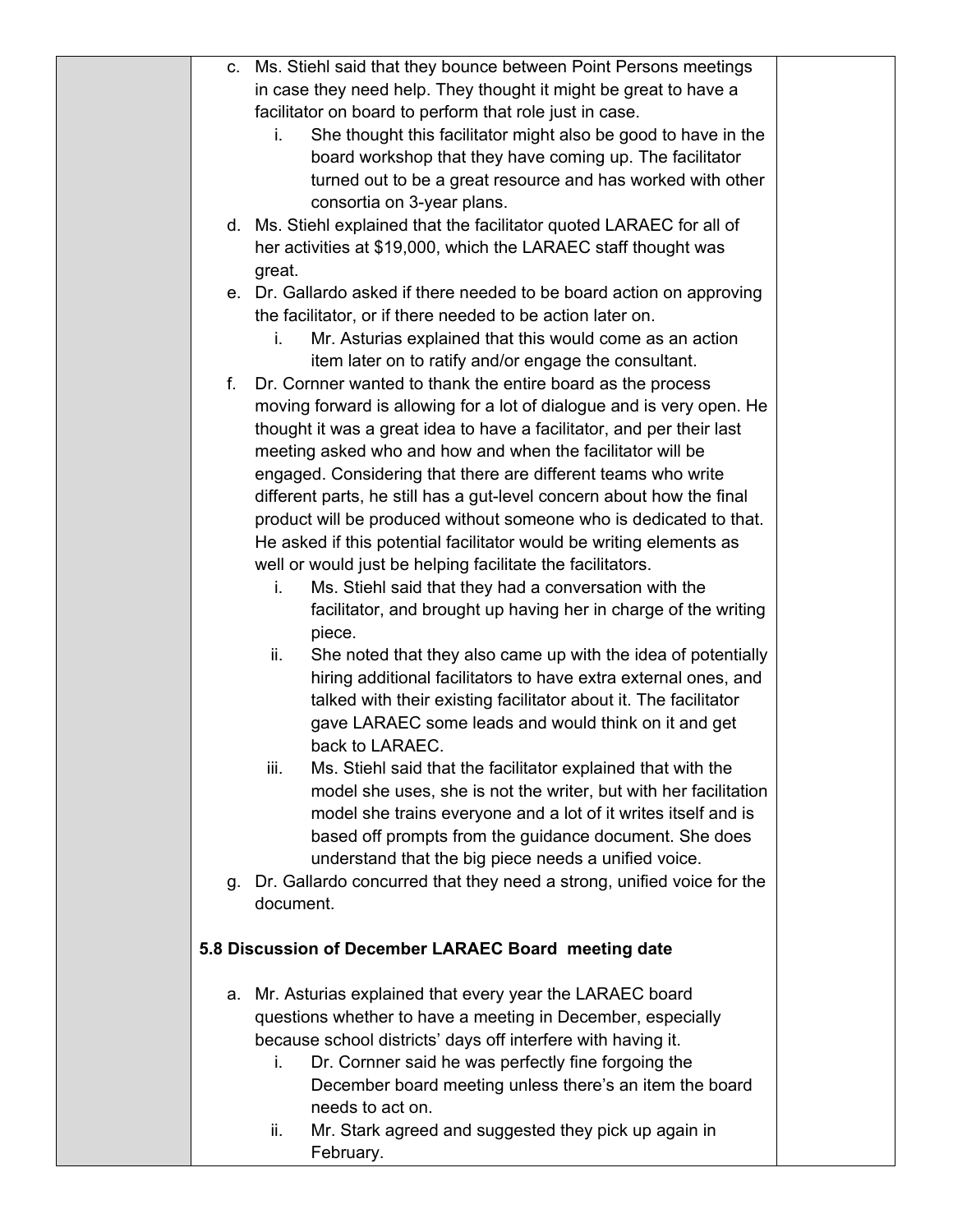|                                       | iii.<br>iv.<br>V. | Dr. Gallardo added that LARAEC had last year agreed to<br>have quarterly meetings, and to have monthly meetings if<br>necessary. He agreed they forgo December and January,<br>and pick meetings back up in February.<br>Ms. Montes agreed as well.<br>Ms. Heard agreed as well.<br>b. Mr. Asturias explained that the LARAEC staff would need a number<br>of ratifications and would need the board's input on consultations,<br>but that could be done via email over the next month. They would                                                                        |              |
|---------------------------------------|-------------------|---------------------------------------------------------------------------------------------------------------------------------------------------------------------------------------------------------------------------------------------------------------------------------------------------------------------------------------------------------------------------------------------------------------------------------------------------------------------------------------------------------------------------------------------------------------------------|--------------|
|                                       | i.                | also need to approve the contract with the facilitator by February.<br>Dr. Gallardo said he would be fine with that process, and<br>would trusts LARAEC's judgment about when they need to<br>meet.                                                                                                                                                                                                                                                                                                                                                                       |              |
| 6                                     | <b>LAUSD:</b>     |                                                                                                                                                                                                                                                                                                                                                                                                                                                                                                                                                                           | Mr. Stark    |
| <b>Board Member</b><br><b>Reports</b> |                   | a. Mr. Stark explained that there is a vaccine mandate for<br>students and staff in LAUSD, so staff is pretty well handled<br>at this point. The next deadline is January 10 for students.<br>They are trying to get the message out to communities in<br>need and also support students who need help with<br>technical skills and who need help uploading vaccine cards.                                                                                                                                                                                                |              |
|                                       | <b>BUSD:</b>      |                                                                                                                                                                                                                                                                                                                                                                                                                                                                                                                                                                           | Ms. Heard    |
|                                       |                   | a. Ms. Heard explained that they are still working on building<br>up CTE programs. They are also working on staffing issues<br>related to vaccine requirements for staff and students.                                                                                                                                                                                                                                                                                                                                                                                    |              |
|                                       | <b>LACCD:</b>     |                                                                                                                                                                                                                                                                                                                                                                                                                                                                                                                                                                           | Dr. Cornner  |
|                                       |                   | a. Dr. Cornner said that LACCD already has a vaccine<br>mandate in place for any student who is coming on-site.<br>They have been easing students into it with notices and<br>disciplinary hearings.<br>Many are taking religious or medical exemptions.<br>i.<br>ii.<br>It has been difficult to get all students to submit what<br>they need to submit electronically.<br>b. Dr. Cornner said that beginning with their Spring semester,<br>they will not be able to enroll a class in person unless they<br>have a vaccination status on file or an exemption on file. |              |
|                                       | <b>MUSD:</b>      |                                                                                                                                                                                                                                                                                                                                                                                                                                                                                                                                                                           | Dr. Gallardo |
|                                       | a.                | Dr. Gallardo noted that Montebello is still figuring our how<br>the vaccine mandate is going to apply. He said that their<br>classes are building up, and people are coming back to<br>campus. His staff are still pretty leery about everyone<br>coming back to campus.<br>b. Dr. Gallardo hoped that there was a good process moving                                                                                                                                                                                                                                    |              |
|                                       |                   | forward, though he asked their central office to give MUSD                                                                                                                                                                                                                                                                                                                                                                                                                                                                                                                |              |